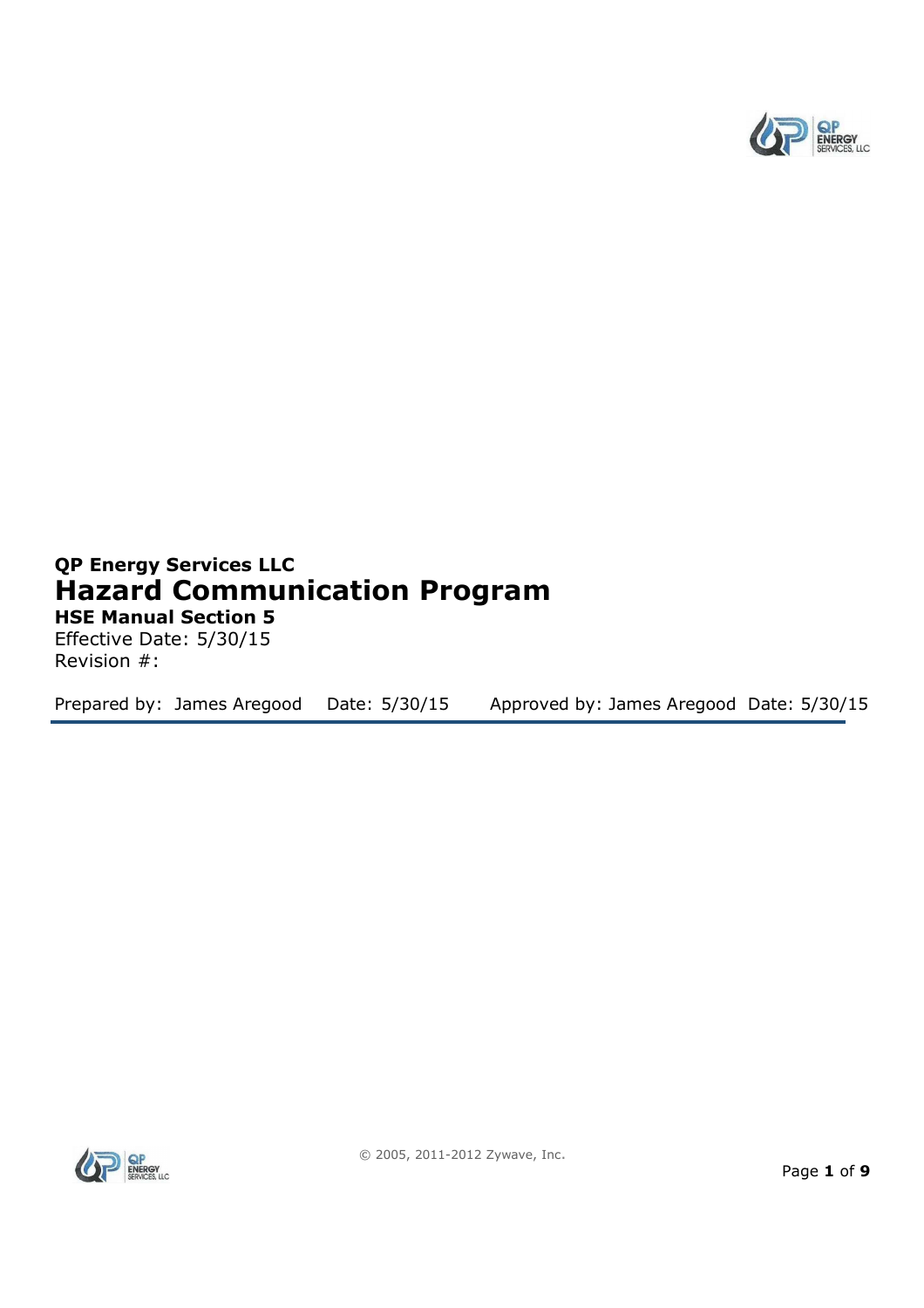

# **Contents**

| Section | <b>Title</b>                                   | Page    |  |
|---------|------------------------------------------------|---------|--|
| 1.0     | Reference Standard                             | $5 - 3$ |  |
| 2.0     | Purpose                                        | $5 - 3$ |  |
| 3.0     | Scope                                          | $5 - 3$ |  |
| 4.0     | Responsibilities                               |         |  |
| 5.0     | Definitions                                    | $5 - 3$ |  |
| 6.0     | Program Application                            | $5 - 4$ |  |
|         | 6.1 Procedures                                 | $5 - 4$ |  |
|         | 6.1.1 Material Ordering & Hazard Determination | $5 - 4$ |  |
|         | 6.1.2 Hazardous Chemical List                  | $5 - 5$ |  |
|         | 6.1.3 Safety Data Sheets                       | $5 - 5$ |  |
|         | 6.1.4 Labels and Other Hazard Warnings         | $5 - 5$ |  |
| 7.0     | Training                                       | $5-6$   |  |
|         | 7.1 Non Routine Tasks                          | $5-6$   |  |
| 8.0     | Contractors                                    | $5-6$   |  |
| 9.0     | Revision History                               | $5 - 7$ |  |
|         | Appendices                                     | $5 - 8$ |  |
| A       | <b>Hazardous Chemical List</b>                 | $5 - 9$ |  |

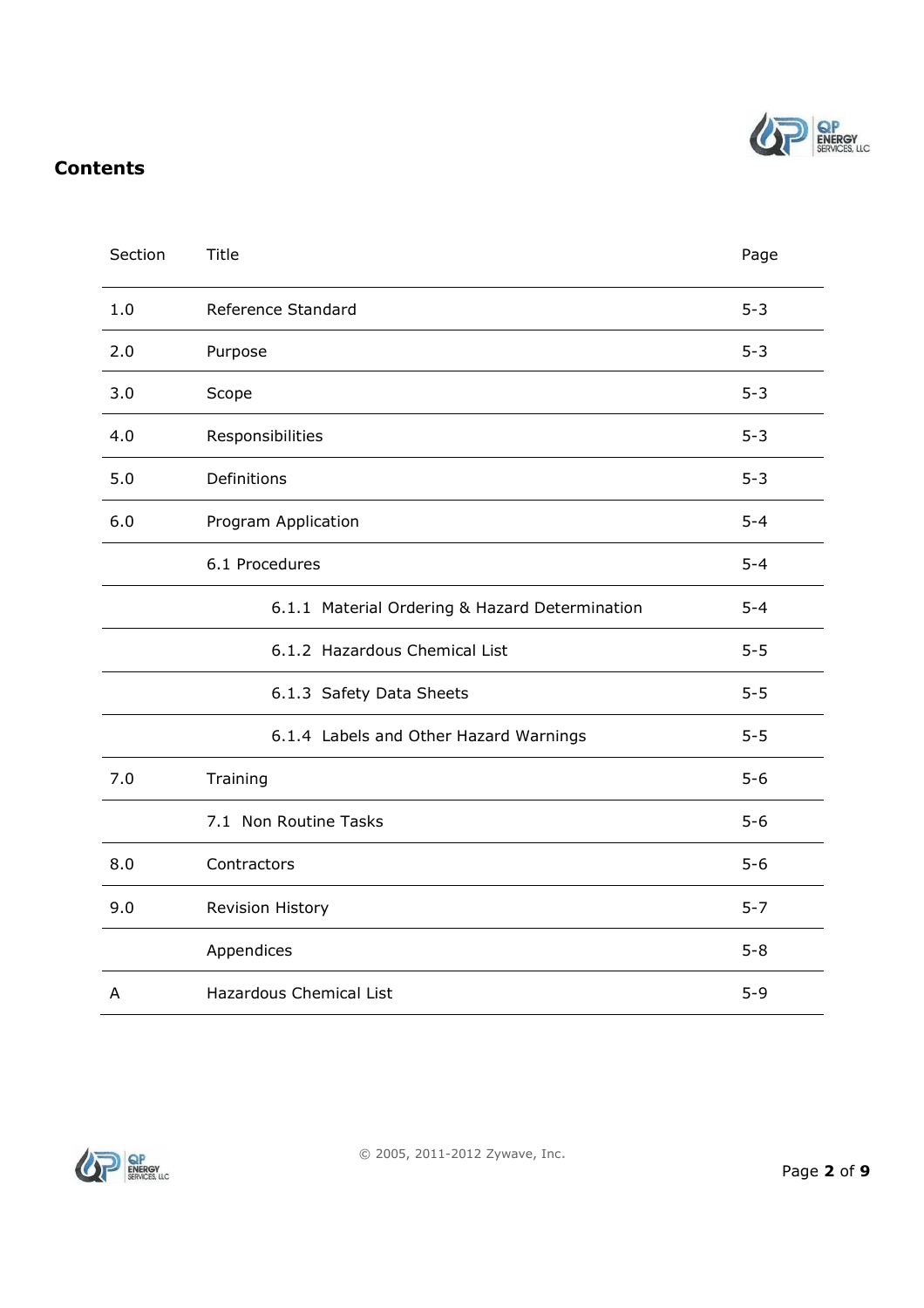

#### **1.0 Reference Standard**

Occupational Safety and Health Administration: 29 CFR 1910.1200, Subpart Z - Hazard Communication

#### **2.0 Purpose**

This procedure establishes minimum requirements for the following:

- Identification and labeling of hazardous chemicals.
- Employee access to hazardous chemical information.
- Training required to prevent injury or illness due to hazardous chemical exposure.

#### **3.0 Scope**

This procedure applies to all of our company employees, all contractors and vendors performing work on company property, as well as all other individuals who are visiting or have business with our company.

#### **4.0 Responsibilities**

Management is responsible for identifying hazardous substances and for maintaining this program. Management will review this procedure at least annually and when new hazardous substances are introduced.

Management and supervisors are responsible for the implementation and enforcement of this program.

Employees must comply with all procedures outlined in this policy.

Contractors and vendors shall comply with all procedures outlined in this policy.

#### **5.0 Definitions**

**Article:** A manufactured item other than a fluid or particle:

- Which is formed to a specific shape or design during manufacture;
- Which has end use function(s) dependent in whole or in part upon its shape or design during end use; and
- Which under normal conditions of use does not release more than very small quantities (for example: minute trace amounts of a hazardous chemical and does not pose a physical or health risk to employees).

**Chemical:** any element, chemical compound or mixture of elements and/or compounds.

**Container:** any bag, barrel, bottle, box, can, cylinder, drum, reaction vessel, storage tank, or the like that contains a hazardous chemical. Pipes or piping systems, and engines, fuel tanks, or other operating systems in a vehicle, are not considered to be containers.

**Contractor:** A non-company employee being paid to perform work in our facility.

**Hazardous Chemical:** a chemical that is a physical or a health hazard.

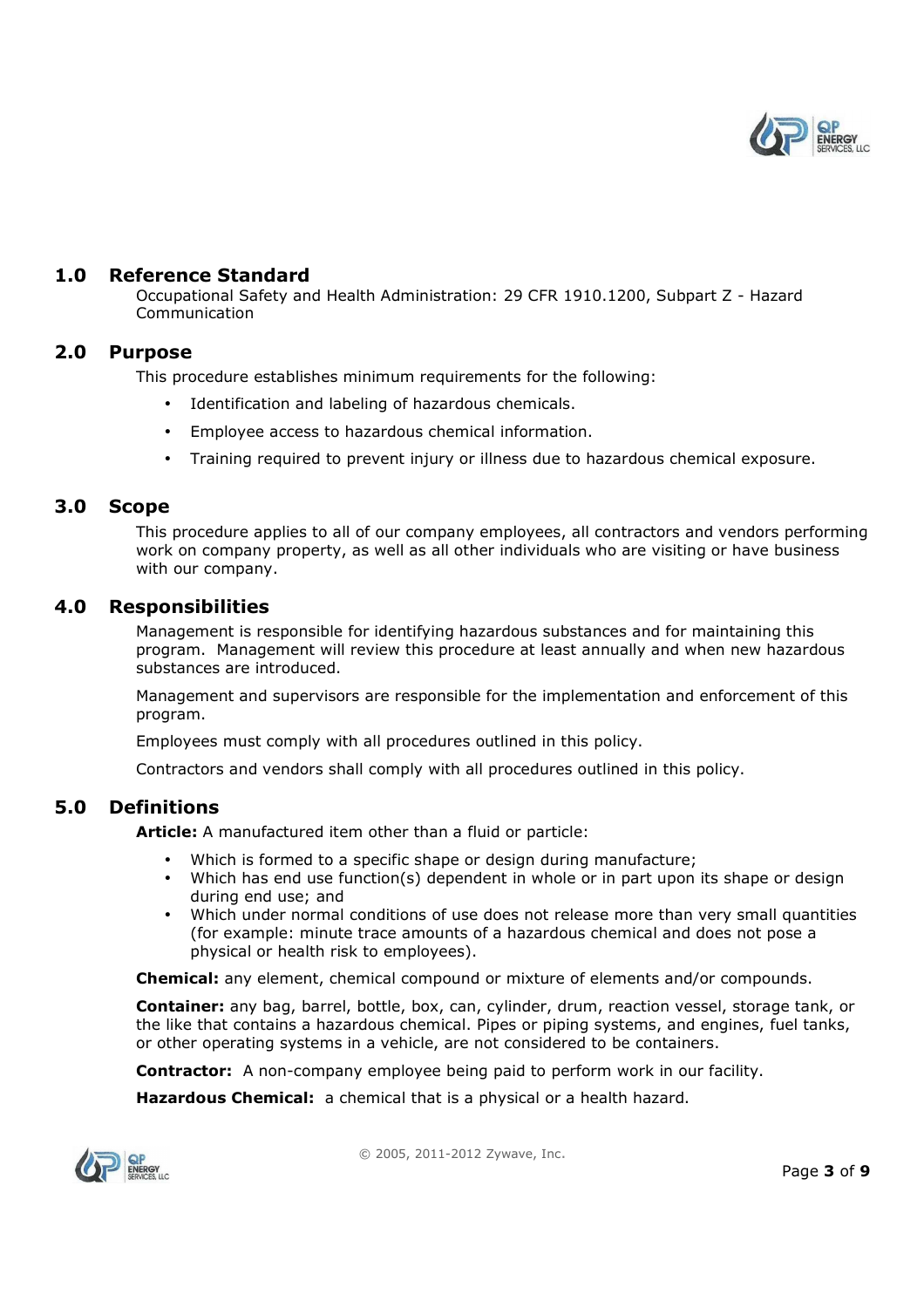

**Health Hazard:** A chemical that is carcinogenic, toxic, a reproductive hazard, an irritant, a corrosive, a sensitizer, or damages anybody system or part.

**Safety Data Sheet (SDS):** An SDS is a written document prepared by the chemical manufacturer or supplier that details the contents, hazards, proper use directives and emergency response protocol for a hazardous chemical.

**Physical Hazard:** A chemical which is a combustible liquid, a compressed gas, explosive, flammable, organic peroxide, oxidizer, pyrophoric, unstable, or water reactive.

**Vendor:** A non-company employee performing a service in our facility.

#### **6.0 Program Application**

This program will be applicable to all chemicals that exhibit or could exhibit health hazards or physical hazards under normal operating conditions or during emergencies. However, the following materials are exempt from this program:

- Consumer products when used in the workplace in a duration and frequency that is not greater than that experienced by a regular consumer;
- Articles (see Definition above);
- Any drug, as that term is defined in the Federal Food, Drug, and Cosmetic Act, when it is in solid, final form for direct administration to the patient (for example, tablets or pills); drugs which are packaged by the chemical manufacturer for sale to consumers in a retail establishment (such as over-the-counter drugs); and drugs intended for personal consumption by employees while in the workplace (for example, first aid supplies);
- Cosmetics which are packaged for sale to consumers in a retail establishment, and cosmetics intended for personal consumption by employees while in the workplace;
- Wood or wood products that will not be processed (wood treated with hazardous chemicals, or that will be processed generating dust are not exempt);
- Food and alcoholic beverages in retail establishments and food that will be consumed in the workplace; and
- Tobacco and tobacco products.

#### **6.1 Procedures**

#### **6.1.1 Material Ordering and Hazard Determination**

Any employee wishing to introduce a new chemical into the facility must obtain an SDS and submit the SDS to the program administrator prior to ordering the chemical. The program administrator will evaluate all new or replacement chemicals to determine if the chemical presents health hazards for our employees or to our facility.

If the program administrator determines that the new chemical cannot be handled safely, the chemical will not be ordered. Information on new chemicals, or new information pertaining to chemicals that are currently used, will be communicated to affected employees by the program administrator. Every effort will be made to select chemicals that are not hazardous or that present the minimum degree of hazard commensurate with necessary chemical capability.

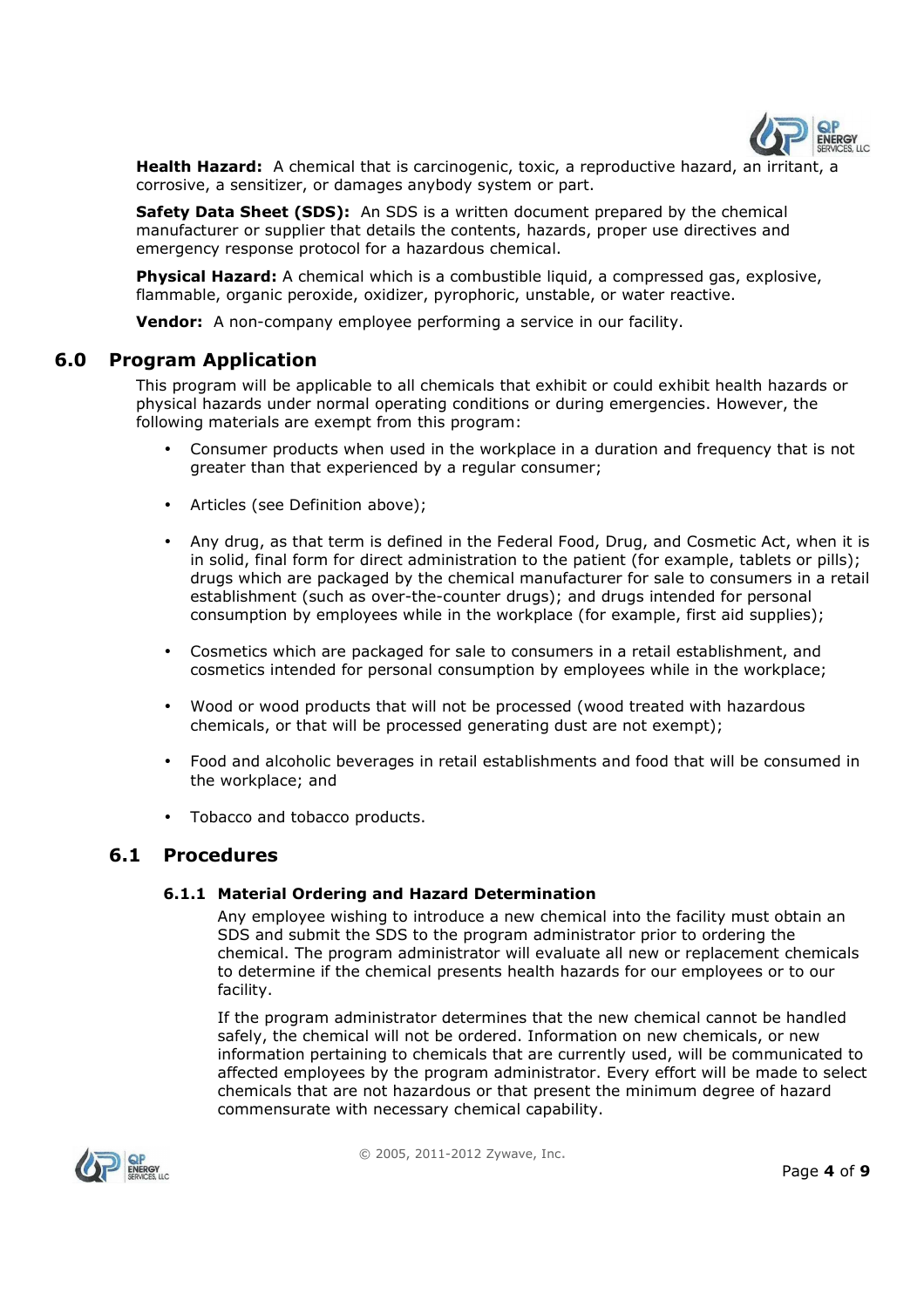

#### **6.1.2 Hazardous Chemical List**

A list of hazardous chemicals currently used within the facility will be maintained by the program administrator (see Appendix A for the Hazardous Chemical Inventory). As new chemicals are purchased, the necessary information will be added to the Inventory. Obsolete chemicals will be removed from the List.

#### **6.1.3 Safety Data Sheets**

A SDS will be maintained for all hazardous chemicals, including those purchased at retail locations. The SDS will be available to all employees on all shifts. If our plant decides to use electronic means to maintain the SDS file, employee availability will be assured including at all times including during power failures.

The program administrator will contact the chemical supplier or manufacturer and request an SDS for chemicals held in quarantine or refused by receiving.

The SDS file and Hazardous Chemical List will be maintained in the following location(s):

- Yard Storage Containers
- All OP Vehicles

Obsolete SDS will be removed from the active file and will be maintained in a separate file by the program administrator for 30 years.

#### **6.1.4 Labels and Other Hazard Warnings**

All containers containing hazardous chemicals will be labeled with the following information:

- Product Identifier: The chemical's name and a list of the substance(s) it contains.
- Supplier Information: Name, address and phone number of the chemical's manufacturer or supplier.
- Pictogram: A symbol inside a diamond with a red border, denoting a particular hazard class.
- Precautionary Statement: One or more phrases that describe recommended measures to be taken to minimize or prevent adverse effects resulting from exposure to a hazardous chemical or improper storage or handling of a hazardous chemical.
- Signal words: A single word used to indicate the relative level of severity of the hazard and alert the reader to a potential hazard on the label. The signal words used are "danger" and "warning." "Danger" is used for the more severe hazards, while "warning" is used for less severe hazards.
- Hazard Statement: A phrase assigned to each hazard category; examples include "harmful if swallowed," "highly flammable liquid and vapor," etc.

Solid metal, wood and plastic not exempted as articles, as well as grain will not be labeled but will have label information available within the SDS.

All incoming hazardous chemicals containers will be inspected by receiving personnel. Containers that are not properly labeled will be labeled by the receiving personnel. Containers with hazardous contents that are not listed on the Hazardous

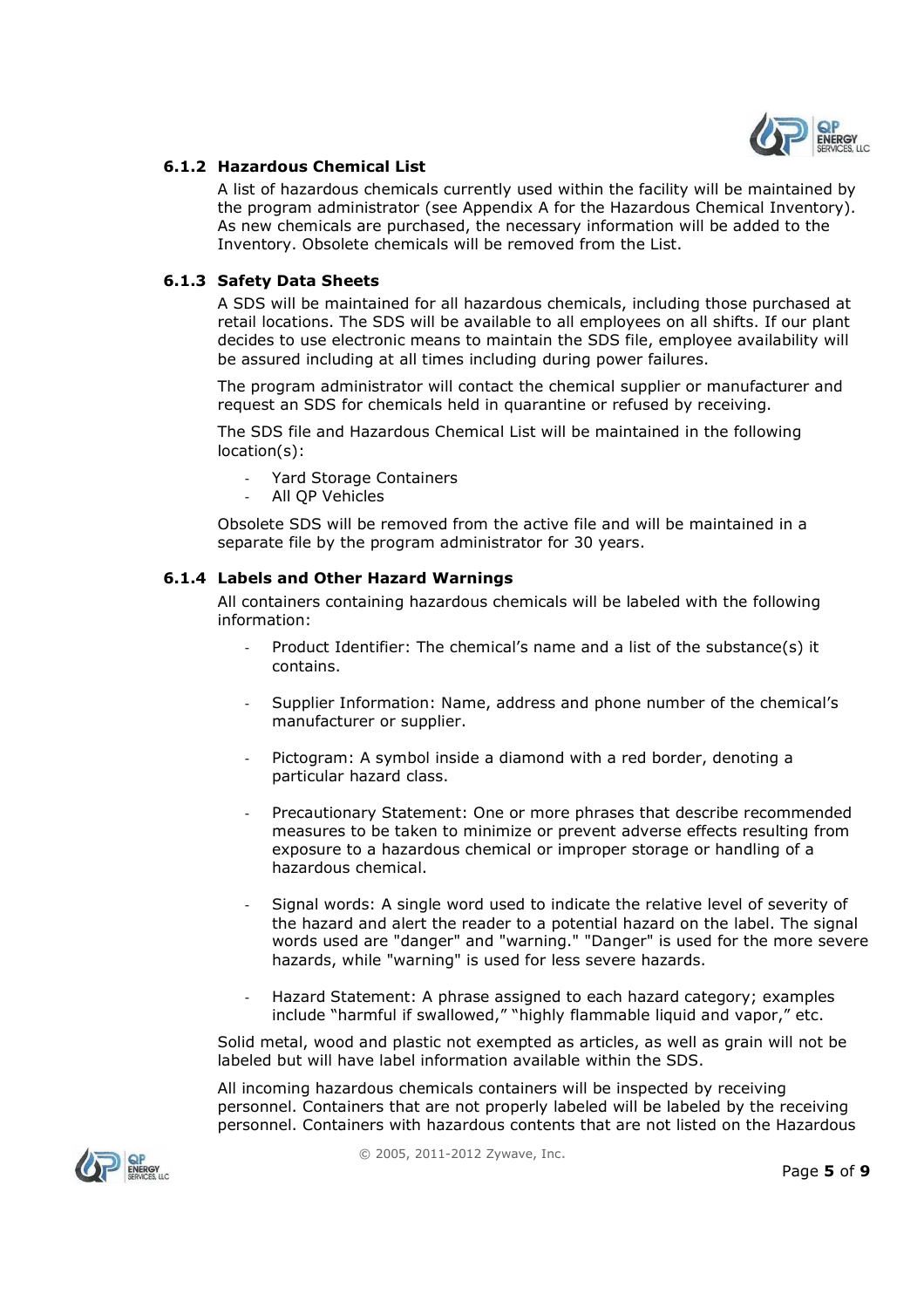

Chemical List will be refused or will be placed in quarantine and the program administrator notified immediately.

The program administrator must approve all labels used within our facility. Each departmental supervisor is responsible for insuring that all hazardous chemical containers, including containers that are refillable from bulk containers, are labeled properly and that the label is visible. Stationary tanks, reservoirs and sumps containing hazardous chemicals will also be labeled.

Labels will not be removed or covered over.

## **7.0 Training**

Training as outlined below will be provided at the following times:

- At time of initial assignment;
- Whenever a new hazardous chemical is introduced, or when the hazard information regarding a currently used chemical changes or when the program elements change; and
- Whenever the program administrator or other management members determine through observation that retraining would be beneficial.

Training will consist of a(n):

- Overview of this program;
- Review of operations where hazardous chemicals are present;
- Location of the written hazard communication program, hazardous chemical list and SDS file:
- Methods and observations used to detect the presence or release of hazardous chemicals;
- Physical and health hazards of chemicals in the work area (Note: we will present categories of hazards and advise employees to review labels and SDS for chemical specific information);
- Measures that employees are required to take to protect themselves from hazards including: procedures, work practices, emergency procedures and personal protective equipment requirements; and
- Explanation of the labeling system and how to read an SDS so that this information can be used appropriately by all personnel.

#### **7.1 Non-Routine Tasks**

Whenever a non-routine job involving work with hazardous chemicals is required, special training will be provided for all affected employees prior to the job. The training will include:

- Hazardous chemicals to be used in the non-routine task;
- Protective measure required to perform the work safely;
- Emergency procedures; and
- An opportunity to ask questions or ask for additional information

# **8.0 Contractors**

Contractors who will bring hazardous chemicals into our facility must:

- Provide the program administrator with a list and an SDS for each hazardous chemical that will be used in our facility;



© 2005, 2011-2012 Zywave, Inc.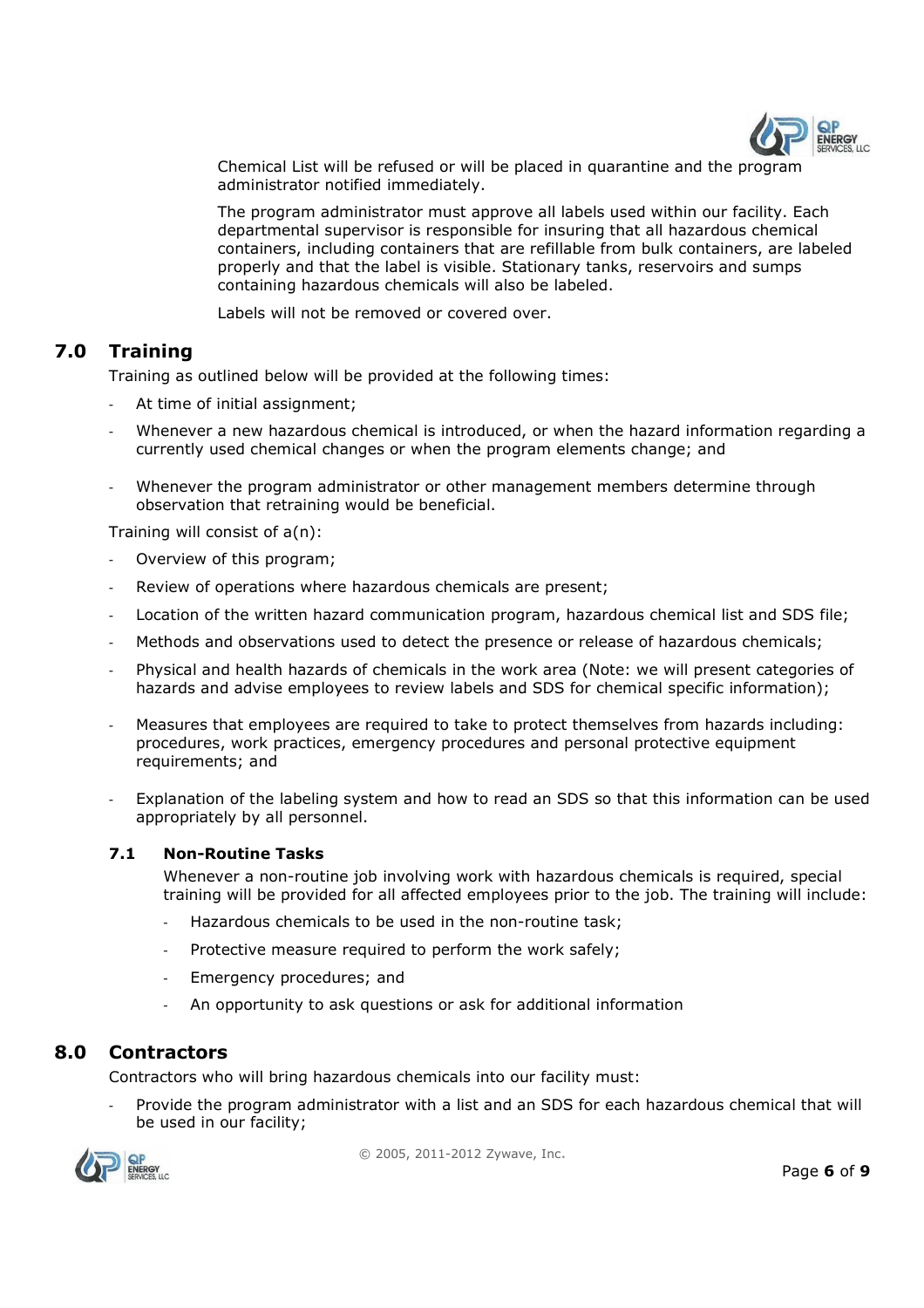

- Maintain a copy of the SDS for each approved chemical on site;
- Not bring chemicals into our facility unless approved by the program administrator; and
- Comply with all provisions of the Hazard Communication Standard that is applicable to their company.
- Our Company reserves the right to refuse the use of chemicals based upon our evaluation. We also reserve the right to terminate the use of chemicals at any time based upon variable conditions within our facility.
- Contractors will be provided the following information whenever their work location could bring them into contact with our hazardous chemicals.
- Know the hazardous chemicals that they may be exposed to while performing the specified work and how to obtain a copy of appropriate SDS
- Practice the necessary job precautions to work safely within the proximity of the chemicals involved.

### **9.0 Revision History Record:**

| <b>Revision</b> | <b>Section</b> | <b>Revised By</b> | <b>Description</b> |
|-----------------|----------------|-------------------|--------------------|
| <b>Number</b>   |                |                   |                    |
| 0               | NА             | <b>NA</b>         | Original document. |
|                 |                |                   |                    |
|                 |                |                   |                    |

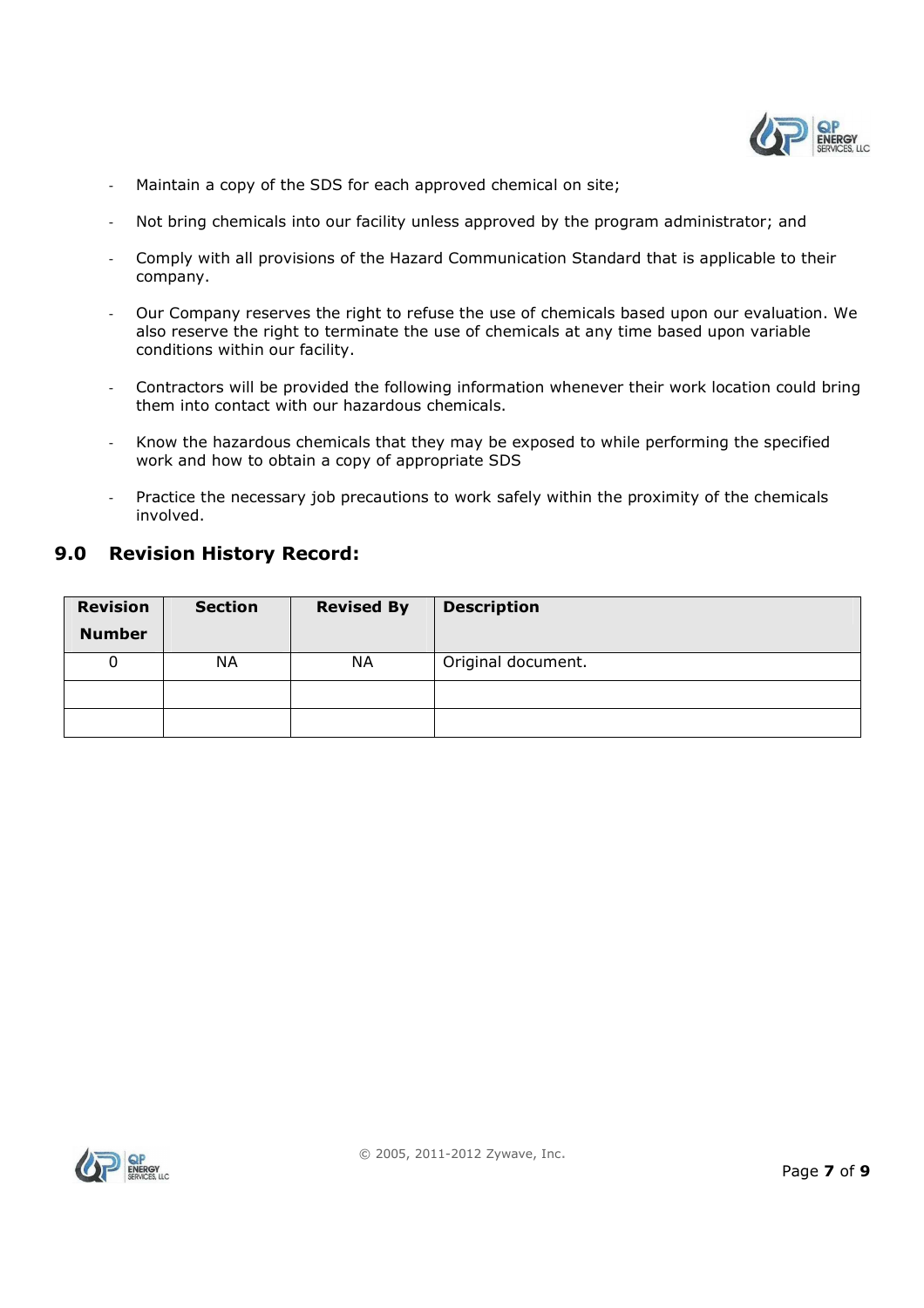# **Appendix A**